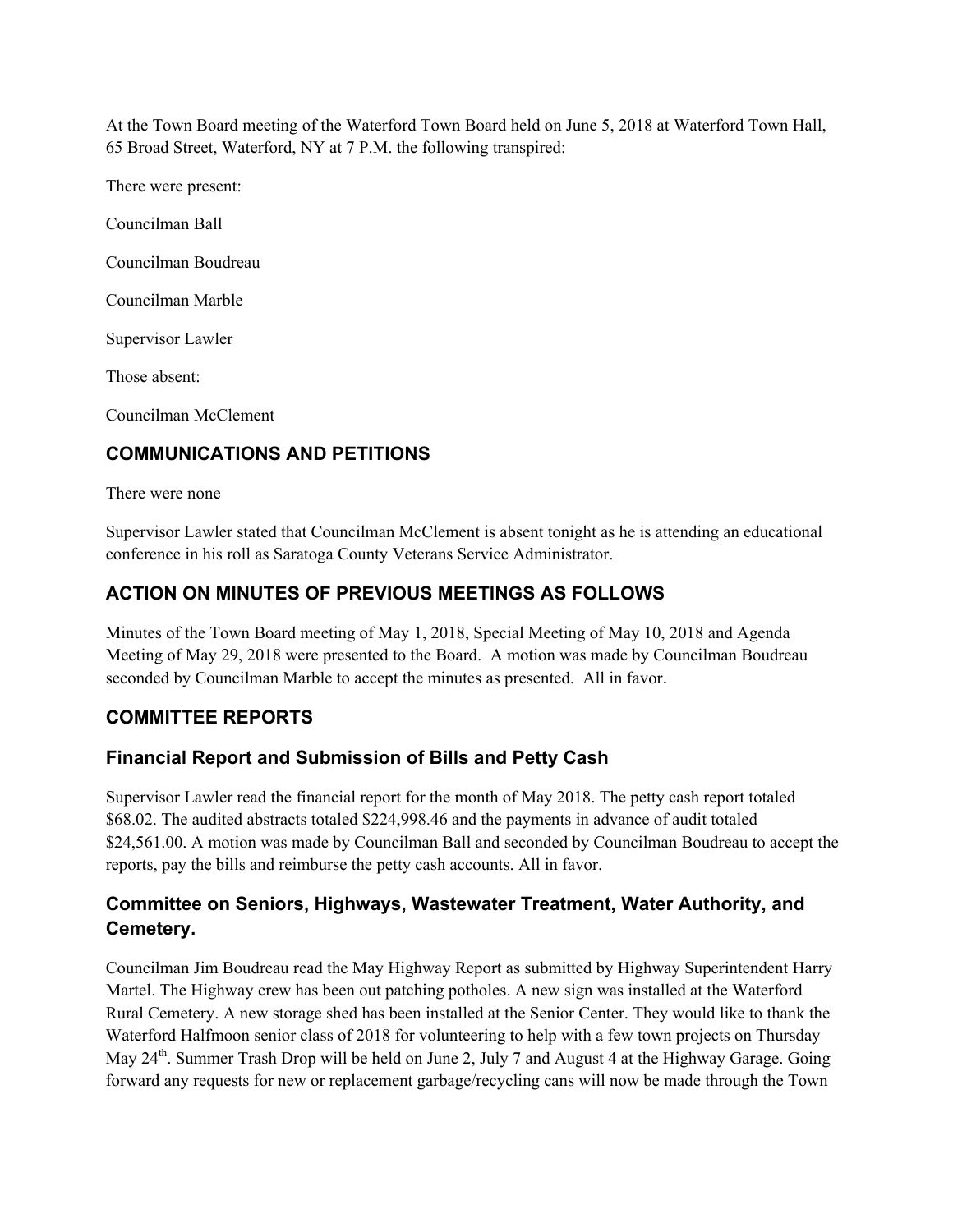Clerk's Office. Councilman Boudreau then read the Wastewater Report for the month of May. Sludge was removed and transported to Saratoga and Albany County. They answered 2 alarm calls. Normal maintenance was performed. Damaged piping was replaced at the Suncrest Drive pump station and they installed a generator hookup and transfer switch at the Mallards Landing No. pump station. The sewage boat pump at the visitor center was repaired and put into service. Report was submitted by Craig Falcone, Operator. The Councilman then went on to read the Senior Activities report as submitted by Director Mike Mahoney. The Womans Senior Bocci league started on May 3<sup>rd</sup>, call Gail Oliviere to sign up 518-237-8293. The Seniors held their monthly meeting on May  $15<sup>th</sup>$ , a free health care screening was held by Saratoga County. Their annual picnic will be held on Tues July  $17<sup>th</sup>$ , sign up at the senior center or call 518-235-8500. The annual clamsteam will be held on Tues Aug  $21<sup>st</sup>$ , please call the center for more information and reservations. Officer Dilbone was the guest speaker at the meeting. He spoke on the importance of auto safety and driving considerations for seniors such as vision, hearing and diminished reaction times. He also explained the emergency dispatch system as most seniors did not know it had changed. Thank you to Councilman Ball for arranging that. On May 18<sup>th</sup> 40 Waterford Seniors attended the Saratoga County Dept of the Aging luncheon in Saratoga Springs and they held a raffle at Canalfest on May 19<sup>th</sup>. The Senior Center is open Monday thru Friday call 518-235-8500 for the complete schedule and more information. He then went on to read the Senior Van report for May as submitted by Neil Quantock. There were 133 hours works, 2352 miles driven, 108 people were transported with a daily average of 5. The Water Commissioners reported that 30,930,000 gallons of water was delivered. The staff completed 44 service calls and 33 dig safely locations. New AMR meters were installed, monthly water testing was completed.

### **Committee on Public Safety, Emergency Services**

Councilman Dave Ball gave a summary of police activity for May. There were 28 tickets issued by the ACO, and 4 warrants acted on. Matt Roy will be honored this Saturday for his service as Fire Chief of the Waterford Fire Department. We congratulate him. The Waterford Police Department received a \$2500.00 grant from Saratoga County for the STOP DWI Initiative. Summer Driving Initiatives are being enforced, please obey the speed limit, buckle up and avoid being distracted while driving. John Fairclough of the Waterford Fire Department spoke of the recruitment efforts for volunteer firefighters. There was a recruitment and retention drive last month to bring awareness to the volunteer fire service. All Waterford Departments participated. It allowed community members to come into the stations and learn more. As a volunteer company, it requires large participation. There are other opportunities in the fire department besides fighting fires. The departments go to schools and community events to teach and talk to adults and youth. The amount of training required depends on what level you wish to be involved. All Waterford Fire Departments are volunteer and are always looking for new members. It is a commitment to your community. The Northside and Village Fire Departments are in their departments during Wednesday evening and Halfmoon Fire is available Tuesday nights. Please check their websites also. We encourage anyone who wishes to give back to visit these departments. Councilman Ball said the average age of a volunteer firefighter is 40 years old. Councilman Boudreau asked about an age requirement. Mr. Fairclough stated that in NYS you can be 16 to join the fire service but your duties are restricted. At age 18 there are no restrictions. Mr. Faircough has been a volunteer firefighter for 27 years.

### **Committee on Veterans, Grants and Funding, Buildings, and Special Projects**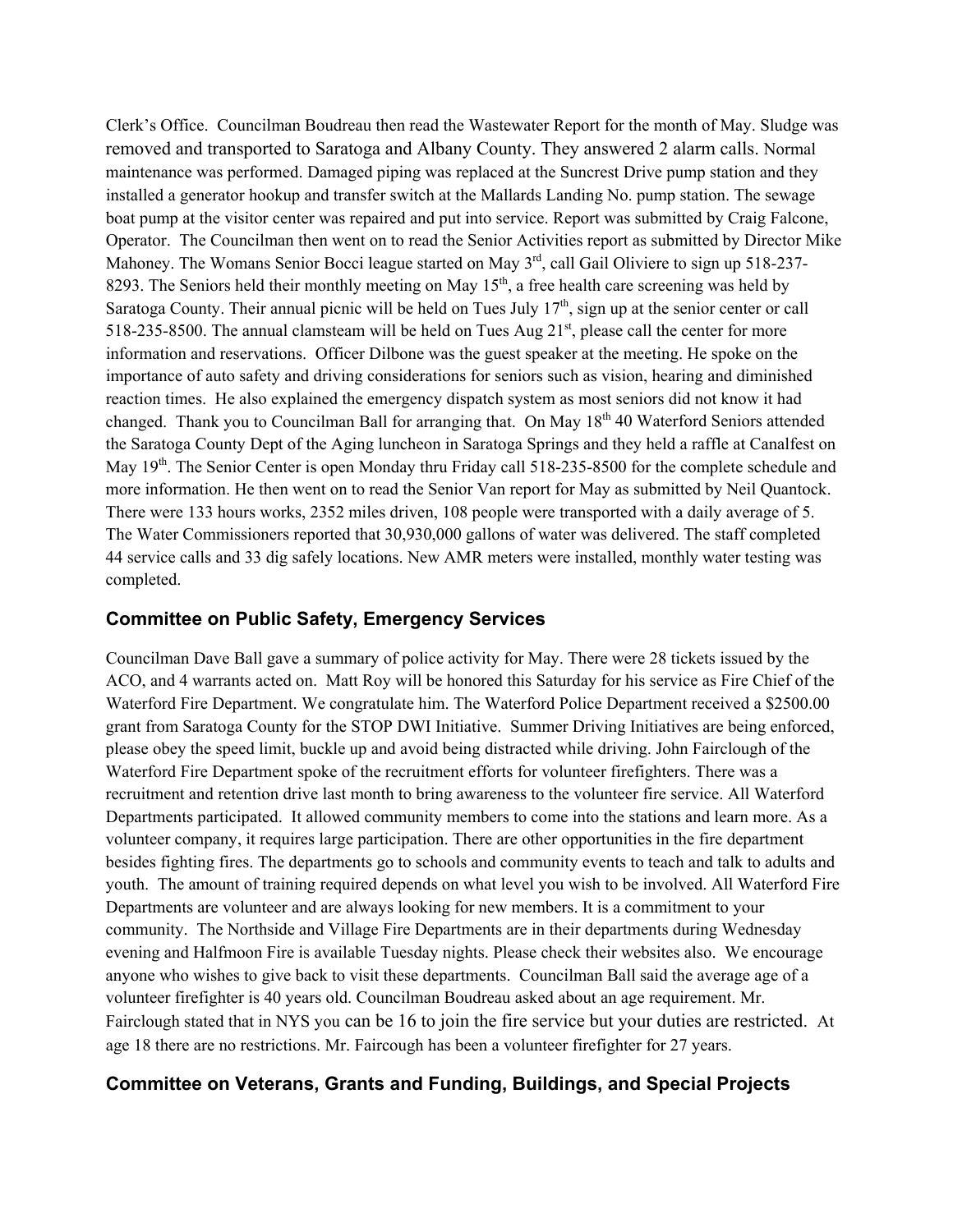Councilman Marble read the Harbor Center Report. The Waterford Harbor opened on May 1st and received its first guest on May 5th. Through Memorial Day, May 28th, we entertained 100 boats and 5 parties of campers. They stayed an average of 2 days. Our boaters & campers were from 21 states, 2 Canadian provinces, and Germany. Our 24 recorded landside visitors came from 7 states, London, and Medellin, Columbia. Five of our guests completed our survey. On average, they spent \$136 each. Extrapolating the total spent from such a small sample is dangerous but we might safely conclude that the total spent in town by boaters, campers, and other visitors in May approaches \$10,000. Our spectacular corps of volunteers, who have been very patient with a number of procedural changes, logged in excess of 500 hours through May 28th. We assisted in the school program on the Erie Canal, run the week of May 14th-19th by the Waterford Museum. 455 students from 8 schools participated in the program conducted by the Museum, the Canal Corporation, the Canal & Towpath Society, and Harbor Visitor Center volunteer Patricia DeCerbo. The Waterford Police responded to 2 calls to the Harbor, one to investigate a property damage collision between 2 boats and the other to deal with a separate dispute between 2 boaters. In the latter incident, I want to comment on Officer Mike Dilbone's professionalism and diplomatic diffusing of the situation. A full calendar of events is scheduled for the rest of the summer. The Waterford Harbor Farmers Market began this Sunday and will continue through mid-October. The Corning Glass Barge, accompanied by the Lois McClure, will visit the Port later this month, on the 23rd  $& 24<sup>th</sup>$ . Reservations for the Glass Barge are recommended; visit CMOG.org.

Preparations are underway for our annual Steamboat Meet on July 7th, for the first Waterford Dragon Boat Races on August 18th, and for the Waterford Tugboat Roundup on September 10th. Anyone who wants to attend any of these events as a vendor can apply at TugboatRoundup.com.

The nicest comment we received in our survey was from the "Edith B." from St. Louis, MO, who said, "Elizabeth City, NC, claims to be the Harbor of Hospitality. We will let them know that they have competition for the claim from Waterford, NY. Thanks for the wonderful visit." It's going to be a great summer!

# **Committee on Youth, Playgrounds, Pool, Festivals, Liaison to Village, Museum, Library and WHCS**

News from the school: The PTO chicken BBO is on June 14<sup>th</sup>. This meal is a pre order at the school by June  $8<sup>th</sup>$ . This Thursday June  $7<sup>th</sup>$  is the High School Awards night and school board meeting. Moving up day is Friday June  $8<sup>th</sup>$  and  $6<sup>th</sup>$  grade graduation is on June 19<sup>th</sup>. Graduation day is on June 23<sup>rd</sup>. 26 High School students participated in community work in May under the direction of Harry Martel. The students did some projects at The Waterford Town Pool, The Visitor Center, and Soldier and Sailor Park. Thanks to all for all their hard work. They painted tables, raked, and planted flowers as other maintenance work.

The 2019 Library budget vote is tomorrow at the library from 9am-6pm. All the residents in the Waterford Halfmoon School district are eligible to vote regardless if they are property owners or not. Absentee ballots can be picked up at the library and must be returned by 5 pm Wednesday. There are also 2 vacancies on the board of trustees that need to be filled. Eligible candidates must live within the school district. If anyone is interested please contact Tim McDonough at the library. 2018 summer reading program kicks off on Monday June 25<sup>th</sup>. They have lots of great activities and programs planned for July and the early part of August. Please stop in the library for more information. Summer time is a great time to sign up for the Field Goods fresh produce program. Customers can sign up on line and have fresh produce from local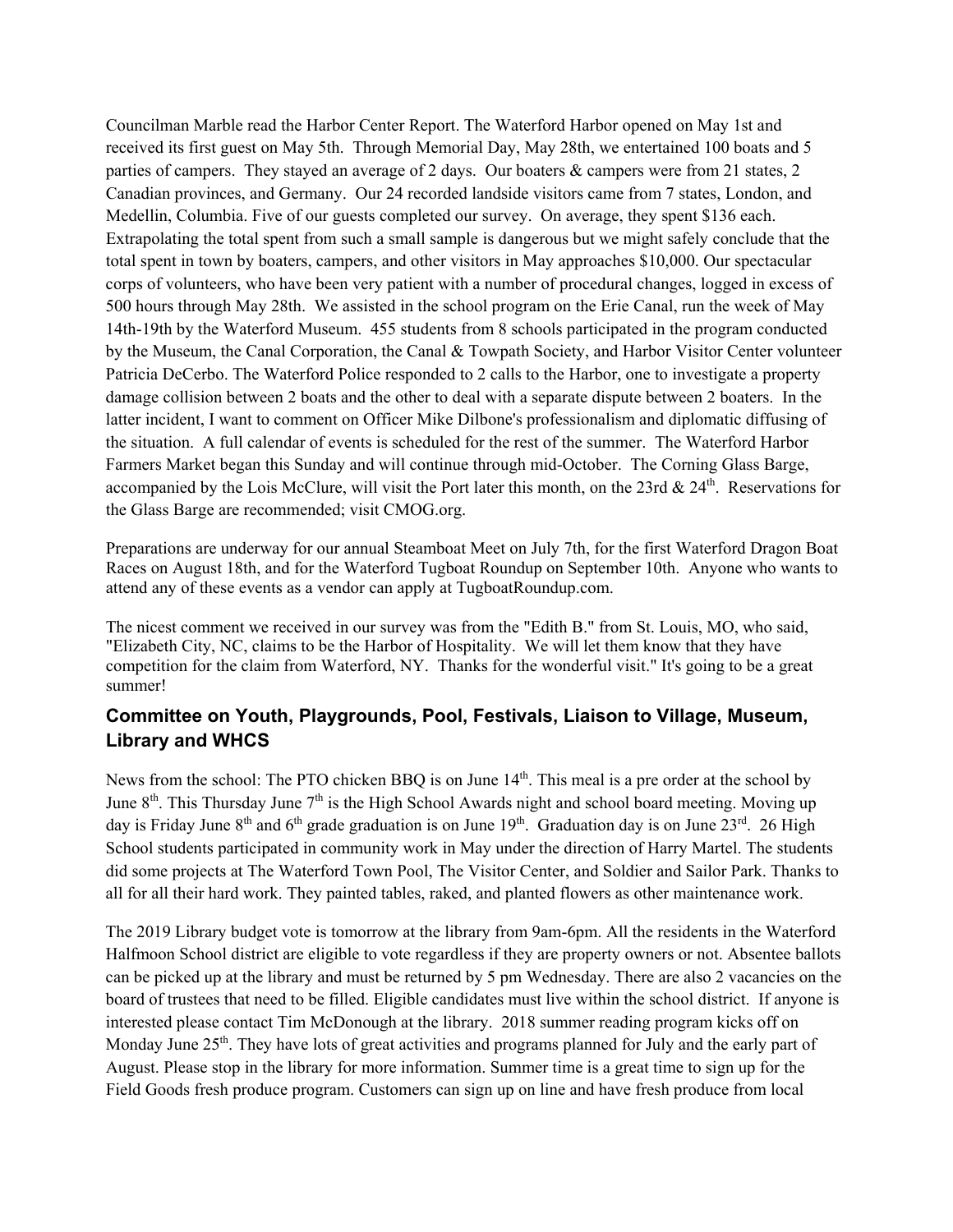farms delivered here to the library each week for pickup. All the information is available at the library. And finally the knitting circle will continue to meet every other Thursday from 6-8 pm. Also there is a community puzzle table that all are welcome to work on.

The summer park program will begin on Monday June  $25<sup>th</sup>$  and the pool will be open full time as well. Once again the free lunch program will take place at Clement Park thanks to Pastor Paul from the Wesleyan Church. The program begins the first week of July and runs thru September. Please check the town website for the Pool times, fees, and rules.

The Canalways program took place during the month of May through the museum. The museum hours of operation and current exhibits can be found on the museum website.

# **General Orders**

## **RESOLUTION# 63**

WHEREAS, members of the Waterford Fire Department stand ready to protect the lives and property of Waterford residents 24 hours a day, seven days a week; and

WHEREAS, service to this community has been a steadfast commitment for Matt Roy while becoming 2<sup>nd</sup> Assistant Chief in 2012, 1<sup>st</sup> Assistant Chief in 2014 and serving as Chief from April 2016 through April 2018; and

WHEREAS, Matt has consistently demonstrated through his leadership that no goal is too vast and no amount of effort is too great to put forth in service to his colleagues and the community;

NOW THEREFORE BE IT RESOLVED, that the Town Board of the Town of Waterford hereby recognizes, honors and thanks Matt Roy for his dedication and selfless service to the Waterford Fire Department and the Waterford community.

Offered By Councilman Boudreau Seconded By Councilman Ball

Councilman Ball yes Councilman Boudreau yes Councilman Marble yes Supervisor Lawler yes

### **RESOLUTION# 64**

**BOND RESOLUTION OF THE TOWN BOARD OF THE TOWN OF WATERFORD, SARATOGA COUNTY, NEW YORK (THE "TOWN"), AUTHORIZING THE ISSUANCE OF UP TO \$40,000 IN SERIAL BONDS OF THE TOWN TO FINANCE THE COST OF THE ACQUISITION OF**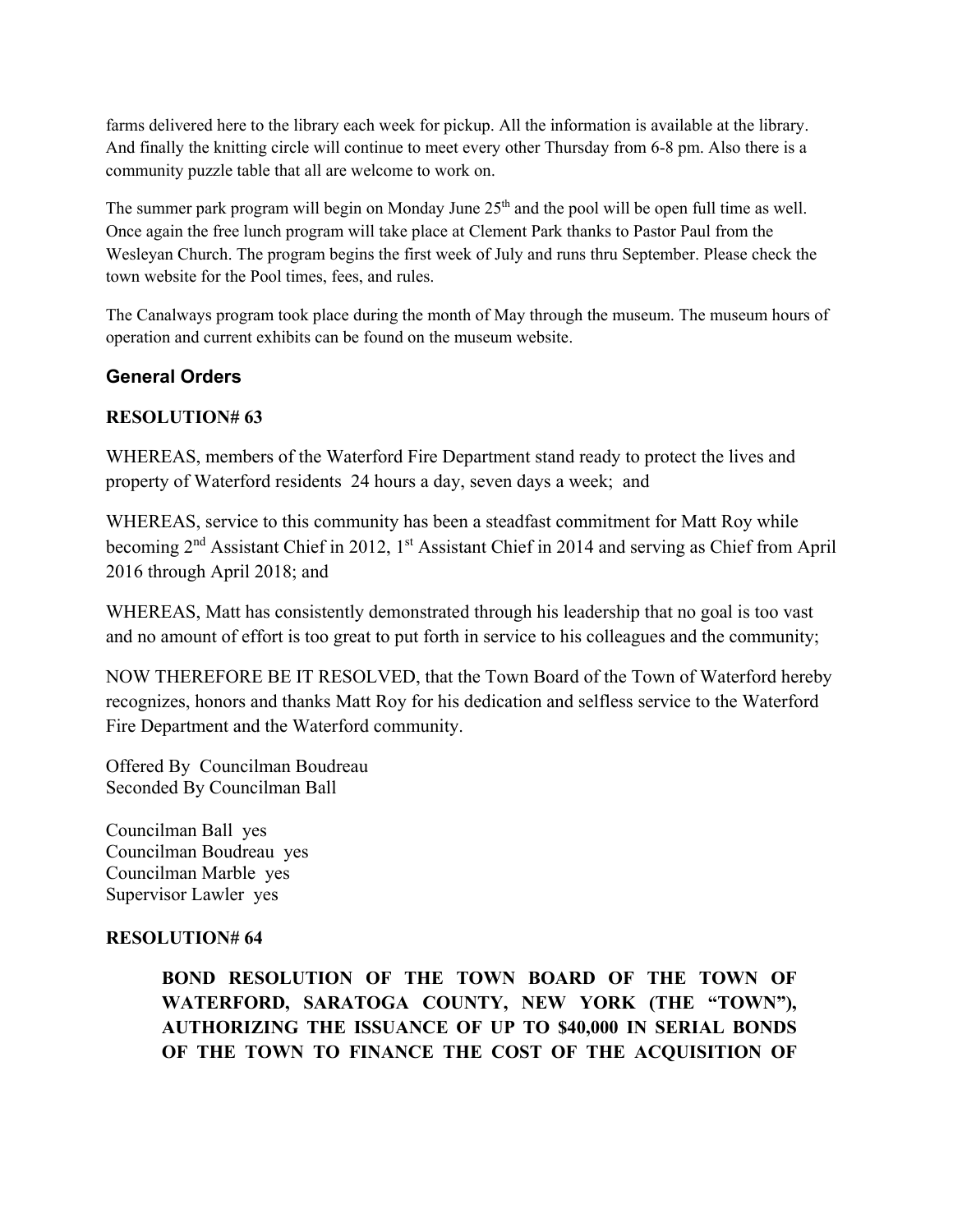### **ONE REPLACEMENT VEHICLE FOR USE BY THE TOWN'S POLICE DEPARTMENT**

WHEREAS, the Town Board of the Town of Waterford (the "Town Board") is considering the acquisition of one replacement vehicle for use by the Town's Police Department(the "Project"); and

WHEREAS, the Town Board now wishes to appropriate funds for the Project and to authorize the issuance of the Town's serial bonds or bond anticipation notes to finance said appropriation.

THE TOWN BOARD OF THE TOWN OF WATERFORD, SARATOGA COUNTY, NEW YORK (the "Town") HEREBY RESOLVES (by the affirmative vote of not less than twothirds of all the members of such body), AS FOLLOWS:

SECTION 1. The Town is hereby authorized to issue \$40,000 principal amount of serial bonds (including, without limitation, statutory installment bonds) pursuant to the provisions of the Local Finance Law, constituting Chapter 33-a of the Consolidated Laws of the State of New York (the "Law") to finance the estimated cost of one replacement vehicle for use by the Town's Police Department.

SECTION 2. It is hereby determined that the maximum estimated cost of the aforementioned specific object or purpose is \$40,000, said amount is hereby appropriated therefore and the plan for the financing thereof shall consist of (i) the issuance of the \$40,000 in serial bonds of the Town authorized to be issued pursuant to Section 1 of this resolution, or bond anticipation notes issued in anticipation of such serial bonds,and (ii) the levy and collection of taxes on all the taxable real property in the Town to pay the principal of said bonds and the interest thereon as the same shall become due and payable.

SECTION 3. It is hereby determined that the period of probable usefulness of the aforementioned specific objects or purposes is three (3) years, pursuant to subdivision 77(first).of paragraph a. of Section 11.00 of the Law.

SECTION 4. The final maturity of the bonds herein authorized to be issued shall not be in excess of five (5) years measured from the date of issuance of the first serial bond or bond anticipation note issued pursuant to this resolution.

SECTION5. The temporary use of available funds of the Town, not immediately required for the purpose or purposes for which the same were borrowed, raised or otherwise created, is hereby authorized pursuant to Section 165.10 of the Law, for the capital purposes described in Section 1 of this resolution. The Town shall reimburse such expenditures with the proceeds of the bonds or bond anticipation notes authorized by Section 1 of this resolution. This resolution shall constitute a declaration of official intent to reimburse the expenditures authorized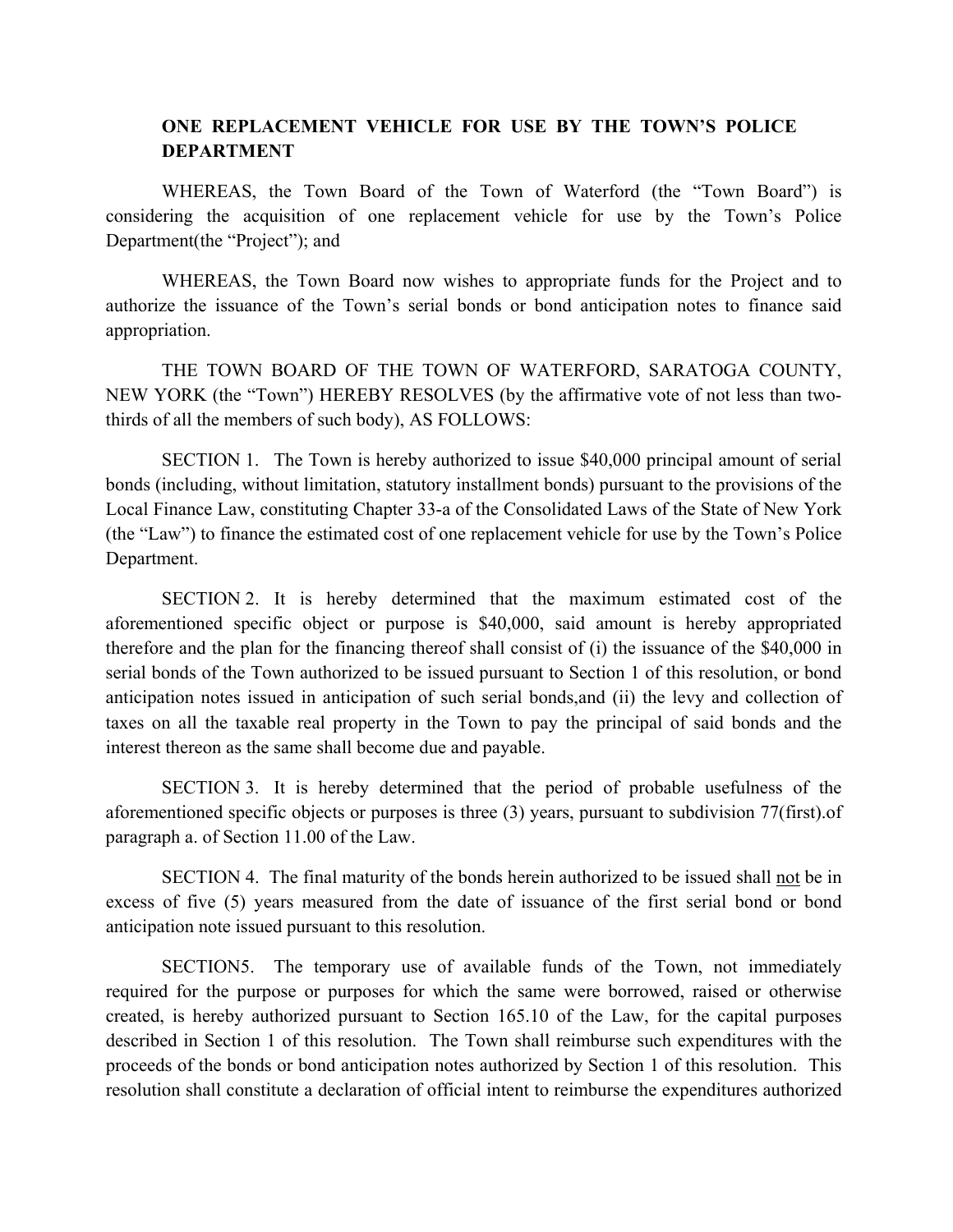by Section 1 hereof with the proceeds of the bonds and bond anticipation notes authorized herein, as required by United States Treasury Regulations Section 1.150-2.

SECTION6. Each of the serial bonds authorized by this resolution and any bond anticipation notes issued in anticipation of said bonds shall contain the recital of validity prescribed by Section 52.00 of the Law and said serial bonds and any bond anticipation notes issued in anticipation of said bonds shall be general obligations of the Town, payable as to both principal and interest by a general tax upon all the real property within the Town without legal or constitutional limitation as to rate or amount. The faith and credit of the Town are hereby irrevocably pledged to the punctual payment of the principal and interest on said serial bonds and bond anticipation notes and provisions shall be made annually in the budget of the Town by appropriation for (a) the amortization and redemption of the bonds and bond anticipation notes to mature in such year and (b) the payment of interest to be due and payable in such year.

SECTION7. Subject to the provisions of this resolution and of the Law, pursuant to the provisions of Section 30.00 relative to the authorization of the issuance of bond anticipation notes or the renewals of said obligations and of Section 21.00, Section 50.00, Section 54.90, Sections 56.00 through 60.00 and Sections 62.10 and 63.00 of the Law, the powers and duties of the Town Board relative to authorizing serial bonds and bond anticipation notes and prescribing terms, form and contents as to the sale and issuance of bonds herein authorized, including without limitation the determination of whether to issue bonds having substantially level or declining debt service and all matters relating thereto, and of any bond anticipation notes issued in anticipation of said bonds, and the renewals of said bond anticipation notes, are hereby delegated to the Town Supervisor of the Town, the chief fiscal officer of the Town (the "Town Supervisor"). Further, pursuant to subdivision b. of Section 11.00 of the Law, in the event that bonds to be issued for the object or purpose authorized by this resolution are combined for sale, pursuant to subdivision c. of Section 57.00 of the Law, with bonds to be issued for one or more objects or purposes authorized by other resolutions of the Town, then the power of the Town Board to determine the "weighted average period of probable usefulness" (within the meaning of subdivision a. of Section 11.00 of the Law) for such combined objects or purposes is hereby delegated to the Town Supervisor, as the chief fiscal officer of the Town.

SECTION8. The Town Supervisor of the Town is hereby further authorized to take such actions and execute such documents as may be necessary to ensure the continued status of the interest on the bonds authorized by this resolution and any notes issued in anticipation thereof, as excludable from gross income for federal income tax purposes pursuant to Section 103 of the Internal Revenue Code of 1986, as amended (the "Code") and to designate the bonds authorized by this resolution and any notes issued in anticipating thereof, if applicable, as "qualified taxexempt obligations" in accordance with Section  $265(b)(3)(B)(i)$  of the Code.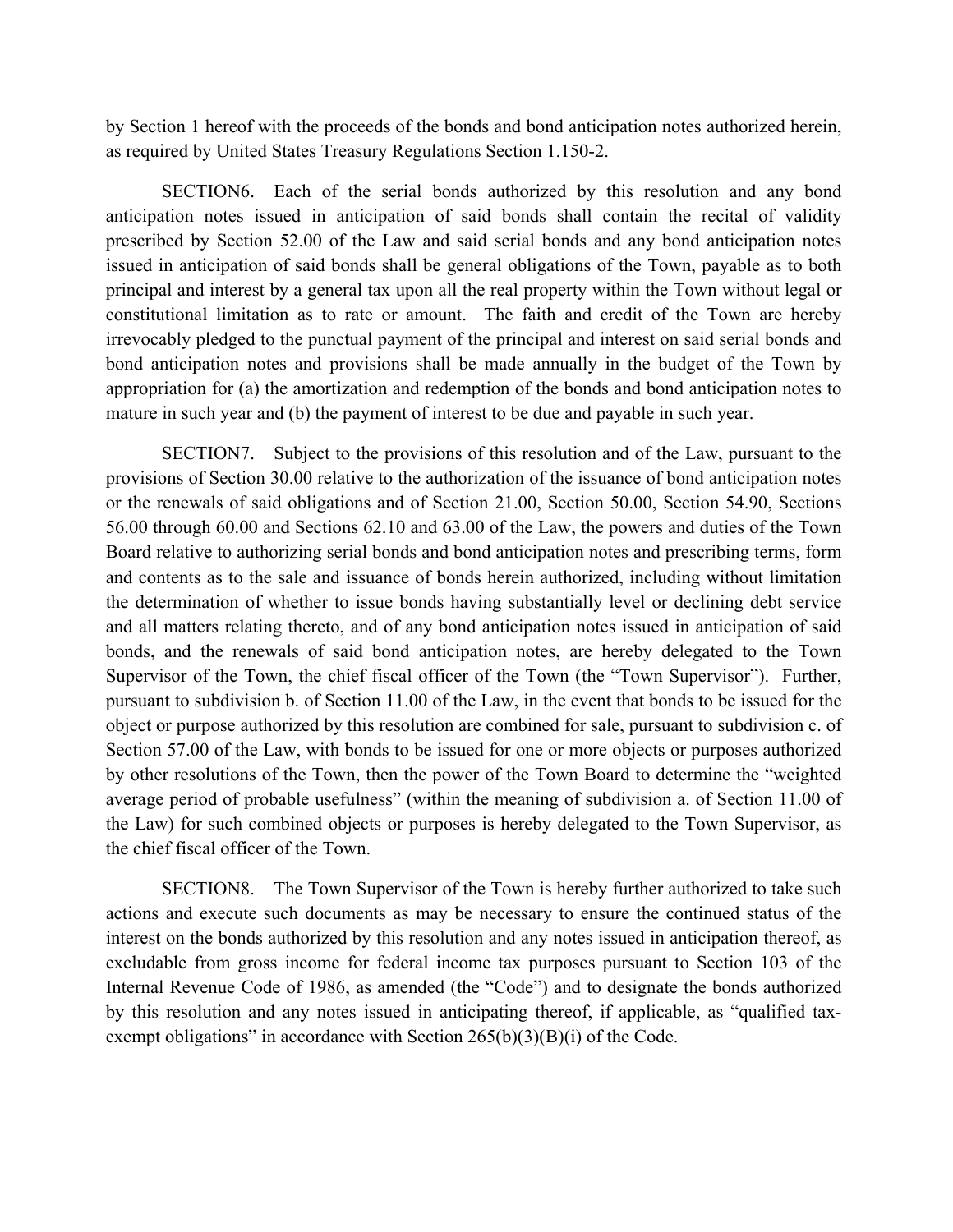SECTION9. The intent of this resolution is to give the Town Supervisor sufficient authority to execute those applications, agreements and instruments, or to do any similar acts necessary to affect the issuance of the aforesaid serial bonds or bond anticipation notes without resorting to further action of this Town Board.

SECTION10. The Town Board hereby determines that the Project constitutes a "Type II" action within the meaning of the State Environmental Quality Review Act and the regulations of the New York State Department of Environmental Conservation thereunder (collectively, "SEQRA") and that no further action under SEQRA with respect to the Project need be taken by the Town Board as a condition precedent to the adoption of this resolution.

SECTION 11. The validity of the bonds authorized by this resolution and of any bond anticipation notes issued in anticipation of said bonds may be contested only if:

(a) such obligations are authorized for an object or purpose for which the Town is not authorized to expend money; or

(b) the provisions of law which should be complied with at the date of the publication of such resolution are not substantially complied with,

and an action, suit or proceeding contesting such validity is commenced within twenty (20) days after the date of such publication; or

(c) such obligations are authorized in violation of the provisions of the Constitution.

SECTION 12. The Town Clerk is hereby authorized and directed to cause a copy of this resolution, or a summary thereof, to be published, together with a notice attached in substantially the form as prescribed in Section 81.00 of the Law, in the official newspaper(s) of the Town for such purpose.

SECTION 13. This resolution shall take effect immediately

The following vote was taken and recorded in the public or open session of said meeting:

AYES: 4 NAYS: 0

Offered By Councilman Ball Seconded By Councilman Boudreau

Councilman Ball yes Councilman Boudreau yes Councilman Marble yes Supervisor Lawler yes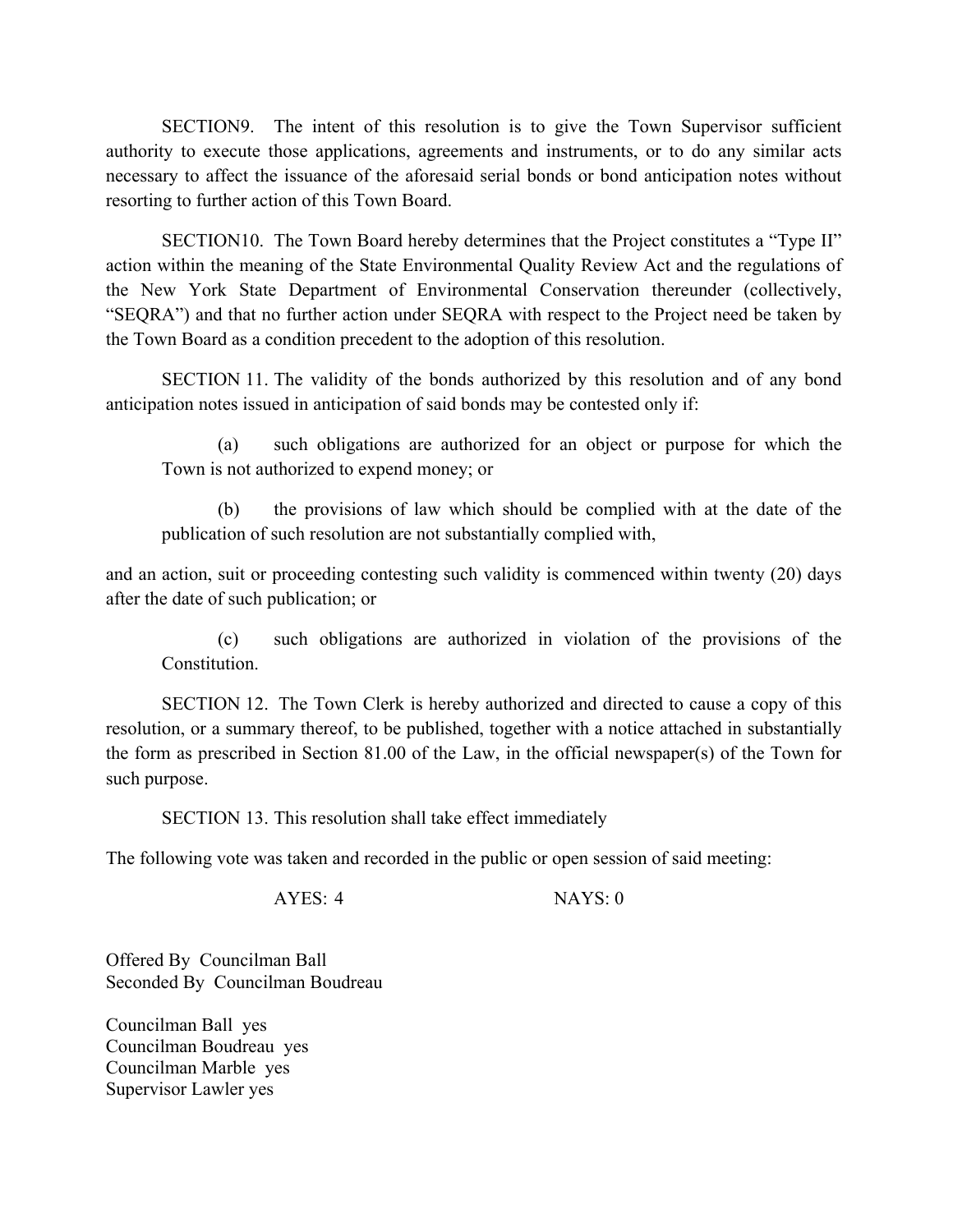#### **RESOLUTION# 65**

RESOLVED, that the Town Board of the Town of Waterford hereby authorizes a Dumping Permit be issued to Joseph R. Burniche for land owned and located on Clemente Lane, SBL 286.13-1-6. Said permit is valid for one year and will be kept on file in the Town Clerk's Office.

Offered By Councilman Marble Seconded By Councilman Ball

Councilman Ball yes Councilman Boudreau yes Councilman Marble yes Supervisor Lawler yes

### **RESOLUTION# 66**

**WHERAS** Schoolhouse Lane in the Town of Waterford has been traditionally used as a means of ingress and egress from the properties historically owned by the Town of Waterford, General Electric Company and its successor and/or assigns including Momentive Performance Materials, together with such other commercial establishments located adjacent to said their affair, and

**WHERAS** Schoolhouse Lane as it runs an east/west direction between New York State Route 4 (HudsonRiverRoad) and the Delaware and Hudson railroad tracks is a public roadway and has been deeded and otherwise dedicated to the Town of Waterford and has been continuously maintained by the Town of Waterford and

**WHERAS** that portion of Schoolhouse Lane continuing west of the Delaware and Hudson railroad track to the point where it intersects with a public thorough fare known as Bells Lane, has been determined, after due diligence consisting of among other things a certification to the town by Chicago Title Company as well an examination of the chain of title and existing surveys, as to have been part of the chain of title conveyed to General Electric and/or its successors and assigns by various property owners maintain residence along that portion of Schoolhouse Lane and

**WHERAS** the General Electric and its success or in interest to the property have historically maintained that portion of S choolhouse Lane located west of the Delaware and Hudson railroad tracks and

**WHERAS,** the Town of Waterford and Momentive Performance Materials wish to document and otherwise clarify any issues concerning the ownership and obligations for maintenance of that portion of Schoolhouse Lane lying west of the Delaware and Hudson railroad to the point where it intersects with Bells Lane. Now therefore be it

**RESOLVED** that the Supervisor be and is hereby authorized to enter into an easement and right of way agreement which documents and otherwise clarifies the ownership and obligations with regard to the maintenance of S choolhouse Lane as it is located west of the Delaware and Hudson railroad tracks to the point where it intersects with Bells Lane ,so as to provide an unfettered easement and right-of-way to the Town of Waterford and its agencies for ingress and egress to all town properties, while at the same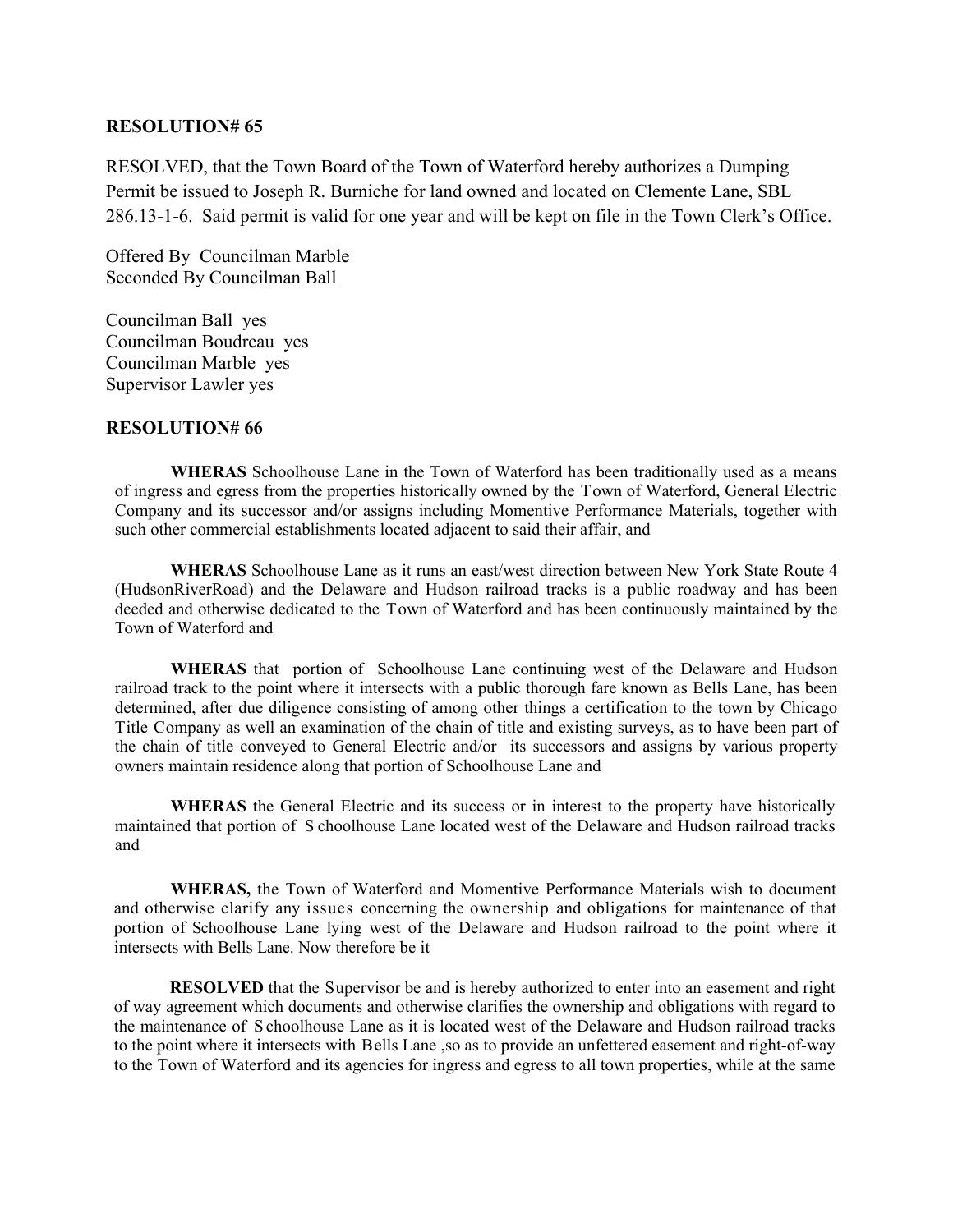time requiring all maintenance obligations for said easement and right-of-way to be undertaken by Momentive Performance Materials, its successors and/or assigns and it is further

**RESOLVED** that nothing contained in this resolution or in any easement shall serve as a waiver, relinquishment, and assignment or in anyway diminish the inherent rights of the Town of Waterford to exercise any of its future rights under any applicable state or federal law.

**NOW,THEREFORE BE IT RESOLVED** that the Town Board hereby approve this Resolution.

Offered By Councilman Boudreau Seconded By Councilman Marble

Councilman Ball yes Councilman Boudreau yes Councilman Marble yes Supervisor Lawler yes

#### **RESOLUTION # 67**

RESOLVED, that the Supervisor be and he is hereby authorized to sign a contract with Santore's World Famous Fireworks, LLC for fireworks displays for the year 2018 at a cost of \$30,000.00.

Offered By Councilman Marble Seconded By Councilman Boudreau

Councilman Ball yes Councilman Boudreau yes Councilman Marble yes Supervisor Lawler yes

### **RESOLUTION# 68**

RESOLVED, that the Town Supervisor be and he is hereby authorized to sign an agreement with The Gorman Group LLC, under Saratoga County contract, for road paving.

Offered By Councilman Boudreau Seconded By Councilman Ball

Councilman Ball yes Councilman Boudreau yes Councilman Marble yes Supervisor Lawler yes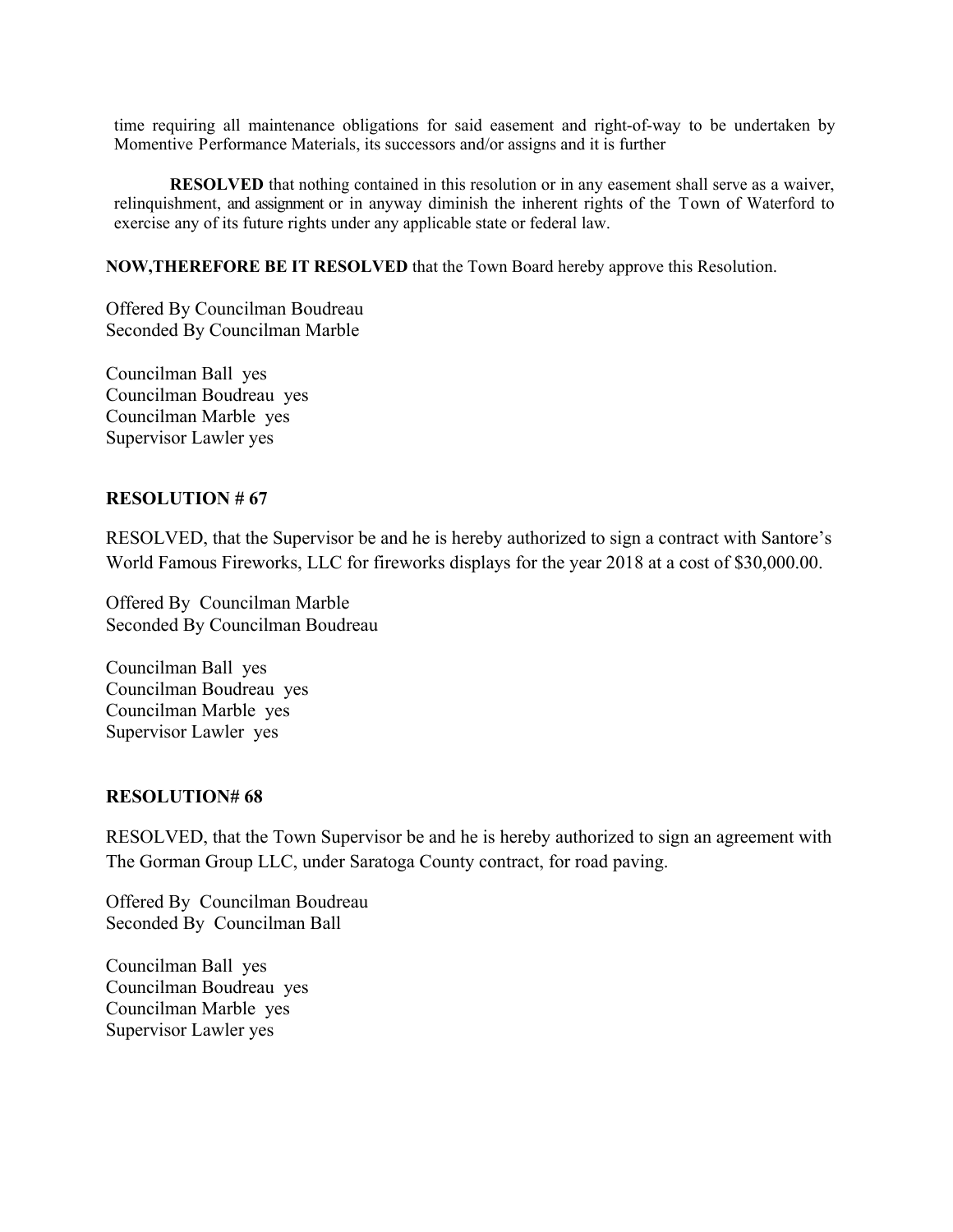### **RESOLUTION# 69**

RESOLVED, that the following individuals be and they are hereby appointed as seasonal hires for the Parks and Recreation Department:

Concession: Nathaniel Hathaway at \$10.40 per hour Elsie Stalker \$10.40 per hour

Park Counselors: Jacob Carberg at \$10.40 per hour Hunter Guertin at \$10.40 per hour

Lifeguard Miranda Corley at \$12.48 per hour

All hires are to be paid in weekly installments by the Town Supervisor without the necessity of pre-audit by the Town Board.

Offered By Councilman Marble Seconded By Councilman Ball

Councilman Ball yes Councilman Boudreau yes Councilman Marble yes Supervisor Lawler yes

### **RESOLUTION# 70**

RESOLVED, that the Town Board of the Town of Waterford hereby authorizes the Town Supervisor to execute an agreement with EllisWorks, The Center for Occupational Health, authorizing EllisWorks to perform pre-employment physicals for candidates seeking employment with the Town of Waterford Police Department.

Offered By Councilman Ball Seconded By Councilman Boudreau

Councilman Ball yes Councilman Boudreau yes Councilman Marble yes Supervisor Lawler yes

## **RESOLUTION # 71**

RESOLVED, that the Town Board of the Town of Waterford hereby authorizes the purchase of a 2018 Ford Explorer Police Interceptor from Genesee Valley Ford LLC as per NYS Contract Pricing for Mini-Bid #18040010. Bid Price - \$30,838.70.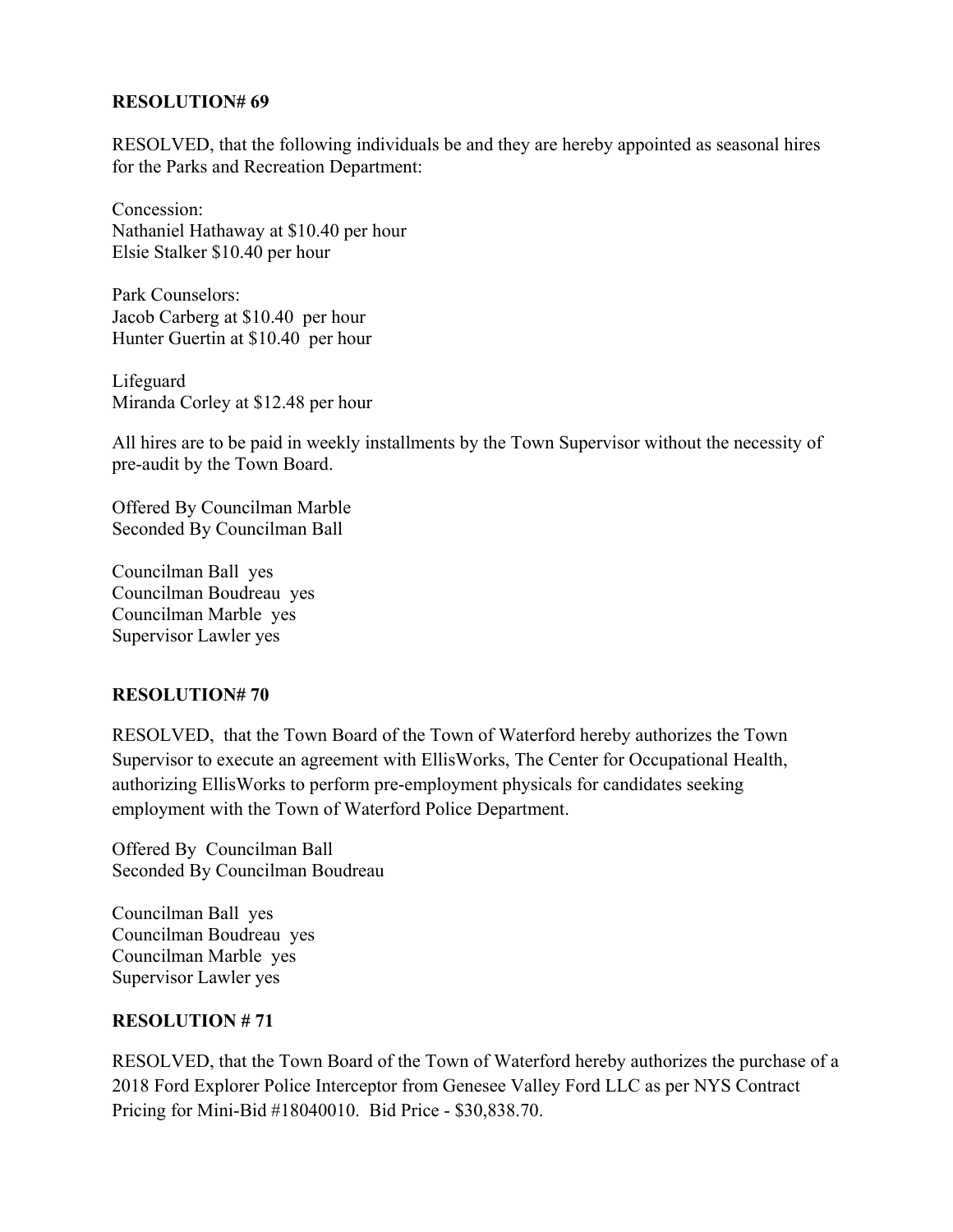Offered By Councilman Ball Seconded By Councilman Boudreau

Councilman Ball yes Councilman Boudreau yes Councilman Marble yes Supervisor Lawler yes

### **RESOLUTION # 72**

RESOLVED, that the Town of Waterford/Location Code 30096 hereby establishes the following as the standard work days for the elected and appointed officials listed below and will report the following days worked to the New York State and Local Employees' Retirement System based upon the Record of Activities submitted by these officials to the Clerk of this body:

Town Supervisor, John Lawler, 6 Hour Standard Work Day from 1/1/2018 – 12/31/2019, 10.12 days worked to be reported each month.

Board Member, Laurie Marble, 6 Hour Standard Work Day from 1/1/2018 – 12/31/2021, 11.78 days worked to be reported each month.

Chairman, Zoning Board, Charles Fusco, 6 Hour Standard Work Day from 1/1/2018 – 12/31/2018, 1.93 days worked to be reported each month.

Offered By Councilman Boudreau Seconded By Councilman Ball

Councilman Ball yes Councilman Boudreau yes Councilman Marble yes Supervisor Lawler yes

The Supervisor asked if there were any questions or comments from the audience.

John Fairclough asked about the Schoolhouse Lane easement resolution.

Supervisor Lawler stated that for years they have ben unsure as to who owned the road west of the tracks. The Town and Momentive have both done maintenance on the road. Momentive is required to control access to their plant, this road plays a part in that. The Town conducted a full title search to see who owned the road. The residents who were there before GE was built, transferred land to GE. Schoolhouse Lane from Hudson River Road to the tracks was transferred to the Town, this was not the case west of the tracks. This agreement works out well for everyone: the Town does not have to spend money to maintain the entire road and Momentive will be able to secure a portion for their needs. The easement allows the Town to gain access to the area behind the plant where the old landfill exists.

John Fairclough asked for more clarification from an emergency response side. Supervisor Lawler stated that below the tracks the WFD would respond, west of the tracks would be Momentive.